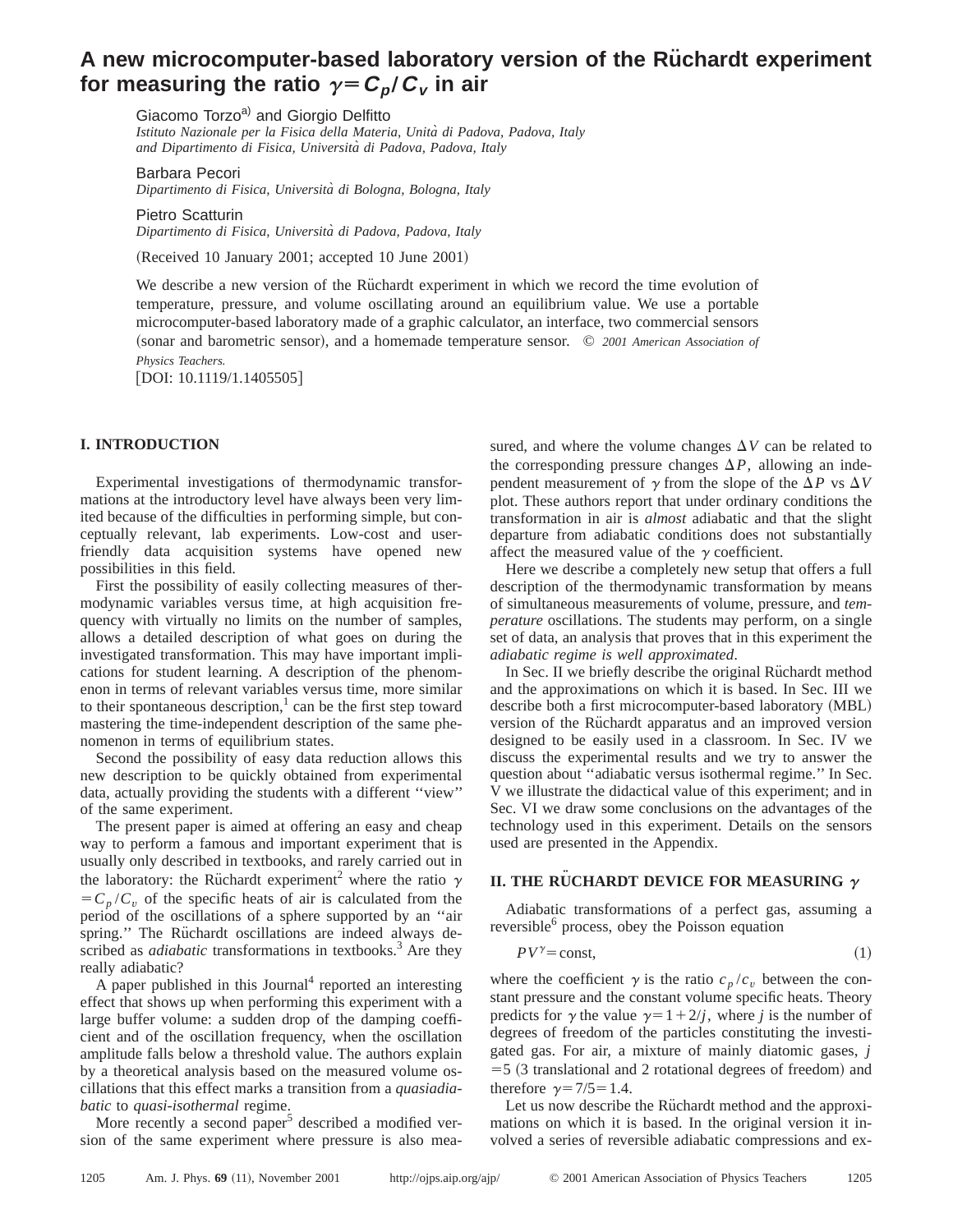

Fig. 1. Sketch of the Rüchardt apparatus.

pansions produced by a sliding piston (a metal sphere) oscillating inside a vertical glass tube attached to a bottle of volume  $V$  (Fig. 1). Assuming no friction and no leaks between the piston and the tube, the system may be modeled as follows. The gas interacts with the outside only through the piston. If the piston (of mass  $m$ ) is inserted into the tube at atmospheric pressure  $P_0$ , the equilibrium condition is reached in the gravitational field for a pressure *P* slightly larger than  $P_0$ :

$$
P = P_0 + mg/A,\tag{2}
$$

where *A* is the neck cross section and *g* is the gravity acceleration. Let us take as a reference frame a vertical axis *x* directed upwards with origin in the equilibrium piston position, i.e., where the net force is  $F = (P - P_0)A - mg = 0$ . By displacing the piston of a quantity *x* from equilibrium, the volume change is

$$
\Delta V = xA, \tag{3}
$$

and the corresponding force *acting on the piston* is

$$
F = A \Delta P. \tag{4}
$$

If we consider only small pressure and volume changes we can assume that the transformations are reversible $\ell$  and that the pressure changes  $\Delta P$  and the volume changes  $\Delta V$  are related by the differential Poisson equation:

$$
dP = -(\gamma P/V)dV.
$$
 (5)

The force *F* acting on the piston, when its displacement *x* produces the change *dP* in the gas pressure, may be written:

$$
F = A \, dP = -A(\gamma P/V) dV = -A^2(\gamma P/V)x. \tag{6}
$$

This shows that the force is quasielastic  $(F = -kx,$  with a "spring constant"  $k = \gamma A^2 P/V$ ). The parameter *k* is not strictly a constant, depending on the ratio *P*/*V*, but it may be approximated by a constant if the relative changes *dV* and *dP* are small. Free piston oscillations in the tube must therefore be nearly harmonic, obeying the following differential equation:

$$
a = \frac{F}{m} = \frac{d^2x}{dt^2} = -\frac{\gamma PA^2}{mV}x = -\omega^2 x,\tag{7}
$$

where the angular frequency  $\omega$  is

$$
\omega = 2\pi/\tau = \sqrt{\frac{\gamma P A^2}{mV}}
$$
(8)

(here  $\tau$  is the period) and the coefficient  $\gamma$  may be calculated from the four measurable quantities *m*, *A*,  $V_0$ ,  $P_0$ ,  $\omega$  (or  $\tau$ ):

$$
\gamma = \frac{mV}{A^2 P \omega^2} = \frac{4\pi^2 mV}{A^2 P \tau^2}.
$$
\n
$$
(9)
$$

Equation  $(7)$  predicts a sinusoidal time evolution for the piston displacement, starting from an initial value  $x_0$  and assuming no damping  $[x(t) = x_0 \sin(\omega t)]$ , while from Eqs. (3) and  $(5)$  we get the corresponding time evolutions for volume  $[V(t) = V_0 + \Delta V_0 \sin(\omega t)]$  and pressure  $[P(t) = P_0$  $+\Delta P_0 \sin(\omega t)$ , where  $V_0$ ,  $P_0$  and  $\Delta V_0$ ,  $\Delta P_0$  are the equilibrium values and the initial changes in volume and pressure, respectively.

Obviously, in a reversible adiabatic transformation the temperature *T* must also change, and its values may be calculated using the state equation, e.g., by substituting *P*  $=nRT/V$  into the Poisson equation. Temperature and volume along an adiabatic transformation are therefore related by

$$
TV^{\gamma - 1} = \text{const} \tag{10}
$$

and the temperature time evolution for the air sample is  $T(t) = T_0 + \Delta T_0 \sin(\omega t)$ , i.e., in phase with pressure and in counterphase with volume,  $\Delta T_0$  and  $\Delta P_0$  having the same sign, opposite to that of  $\Delta V_0$ . An evaluation of the expected temperature changes is obtained differentiating relation  $(10)$ ,

$$
dT/T = -(\gamma - 1)dV/V = (1 - 1/\gamma)dP/P, \qquad (11)
$$

which predicts (at room temperature and pressure) temperature changes of the order of 1 K for relative pressure changes of the order of 1%.

Relation (9) describes the Rüchardt method for measuring  $\gamma$ , where only the oscillation period  $\tau$  for different values of the buffer volume V was measured.

Nowadays, using a MBL system equipped with position, pressure, and temperature sensors, not only can measurements of the oscillation period (and therefore of  $\gamma$ ) easily be obtained, but also the nature of the thermodynamic transformations can be investigated by testing the predicted relations between the three variables *P*, *V*, *T*.

#### **III. DATA ACQUISITION SETUP**

Our first experimental setup was similar to that devised by Rüchardt, with some important changes: a MBL system<sup>8</sup> and a cylindrical piston with an adjustable mass replacing the oscillating sphere. It was made of a glass tube connected to a buffer volume (a glass bottle) by means of a perforated rubber stopcock, a ''T'' shaped metal tube to which a barometric sensor was attached. The piston was made of a pair of PTFE cylinders well fitted (with small friction) to the glass tube, and screwed on an iron screw together with some iron washers (used as variable extra mass). The vertical oscillations of the piston were measured by a position sensor (sonar) placed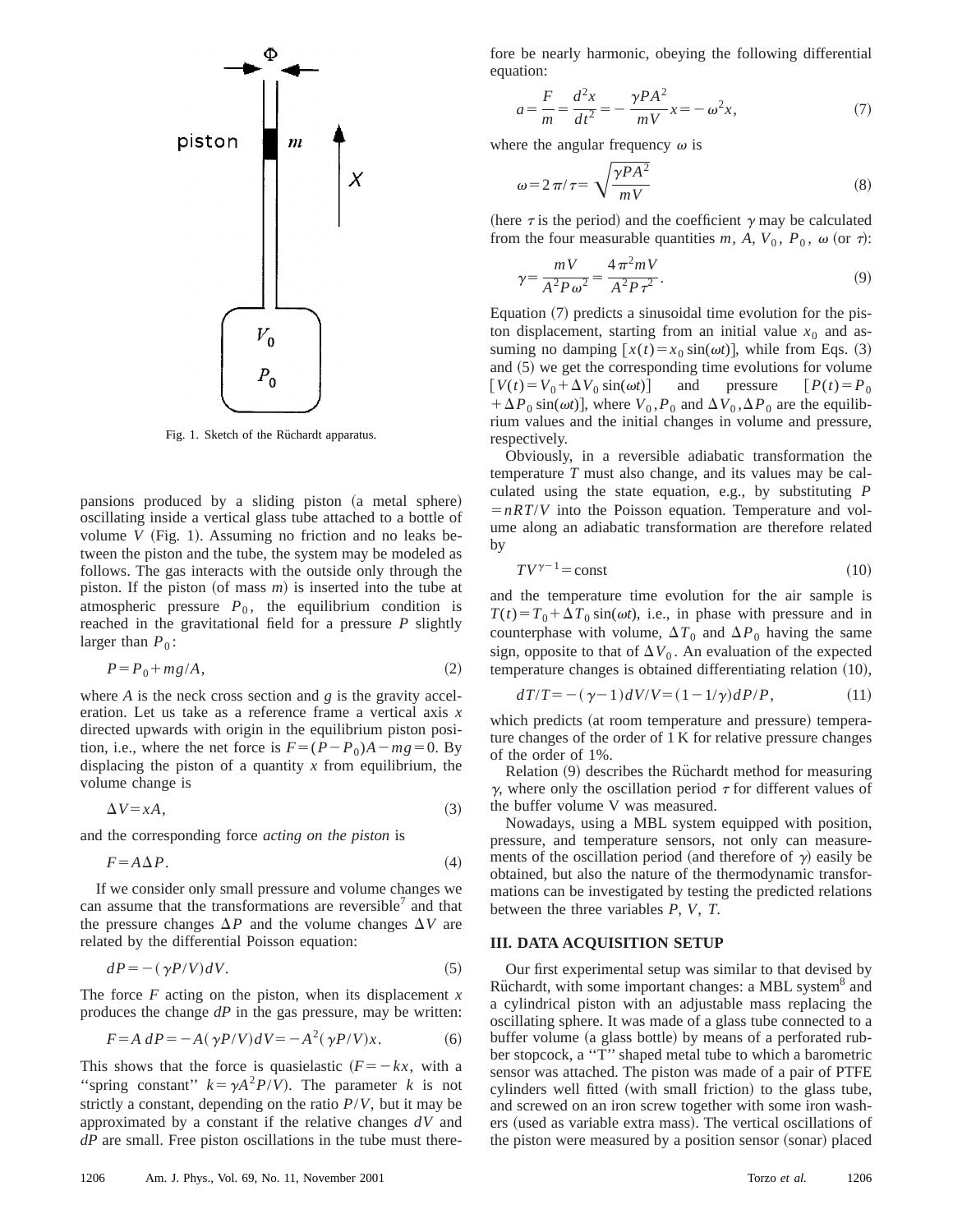

Fig. 2. The first experimental setup.

at the top of the glass tube. The temperature changes were measured by a tungsten filament from a broken lamp<sup>9</sup> read by a simple amplifying circuit (see the Appendix). An advantage over the original Rüchardt design was offered by the use of a variable mass piston allowing different measurements of  $\gamma$  to be obtained with the same buffer volume. The oscillation period was measured by using the ''trace'' mode on any of the pressure, temperature, position versus time plots.<sup>10</sup>

This first experimental setup is sketched in Fig. 2, and an example of the measurements it can provide is shown in Fig. 3. The piston displacements and gas pressure changes are recorded in real time, and the plots are immediately available for the students' analysis. Figure 3, as well as the following ones reporting experimental results, are exact copies of the graphic calculator screen, where the students may use a ''running cross-mark'' to see the coordinates of each point of the displayed curve. The scale of the axes may be deduced from the position of the cross-mark and the shown values of its coordinates. Because perfect sealing is incompatible with low friction between piston and tube, some air always leaks through the plug, and therefore one must hold the piston with an external applied force, for instance, with a strong permanent magnet interacting with the iron screw and washers: When the magnet is displaced from the tube the piston is left free.

This device was able to provide a rather good measurement of  $\gamma$ : In Table I we report some period values measured with a buffer volume  $V = (2.1 \pm 0.02) 10^{-3}$  m<sup>3</sup>, a tube diameter  $\Phi = (1.1 \pm 0.02)10^{-2}$  m, and different values of the piston mass *m*. The calculated values of  $\gamma$ , agree within 4% with the expected value for air ( $\gamma=1.4$ ).



Fig. 3. Piston displacement and pressure change vs time.

| m(g) | $\tau(s)$ | $m/\tau^2$ | $\boldsymbol{\gamma}$ |
|------|-----------|------------|-----------------------|
| 12.6 | 0.90      | 0.0156     | 1.41                  |
| 13.5 | 0.93      | 0.0155     | 1.40                  |
| 14.5 | 0.95      | 0.0160     | 1.45                  |
| 15.5 | 1.00      | 0.0155     | 1.40                  |
| 16.7 | 1.05      | 0.0151     | 1.37                  |

However when this low-cost version of the classic Rüchardt apparatus was presented to high-school teachers, we collected comments that led us to design a modified version. In fact, it does not seem to be suitable for classroom experiment. The long and thin glass tube is brittle and it needs a complicated stand-up system; the low-friction leak-tight piston is not easily homemade; moreover complex operations are required for changing the oscillating mass.

Therefore we designed a completely new setup $11$  avoiding both the glass tube and the piston by using a ''breast-pump.'' The breast-pump<sup>12</sup> is a device, used to drain human milk from the breast, made of an inner glass tube (with one wider end that is normally pressed against the breast) and an outer glass tube with a closed end that slides outside the inner one, acting as a ''reversed syringe.'' The outer surface of the inner tube is sand-blasted and carefully shaped in order to obtain a leak-tight sealing, still offering low friction. Therefore the outer tube may be well used as the oscillating piston for the Rüchardt experiment.

Figure 4 shows a diagram of this setup: the effective diameter of the piston is now the inner diameter  $\Phi$  = 28 mm of the outer tube, whose mass is 76 g. This may be easily increased by loading it with a suitable mass (we used brass tubes of various length and inner diameter of 30 mm). Also, positioning the sonar above the oscillating piston becomes easier in this setup: We may simply attach it at the edge of a table using the vise shipped with it, because the whole device is much shorter than in the previous version and it may be placed on the ground without any supporting stand.



Fig. 4. Experimental setup with breast-pump and details.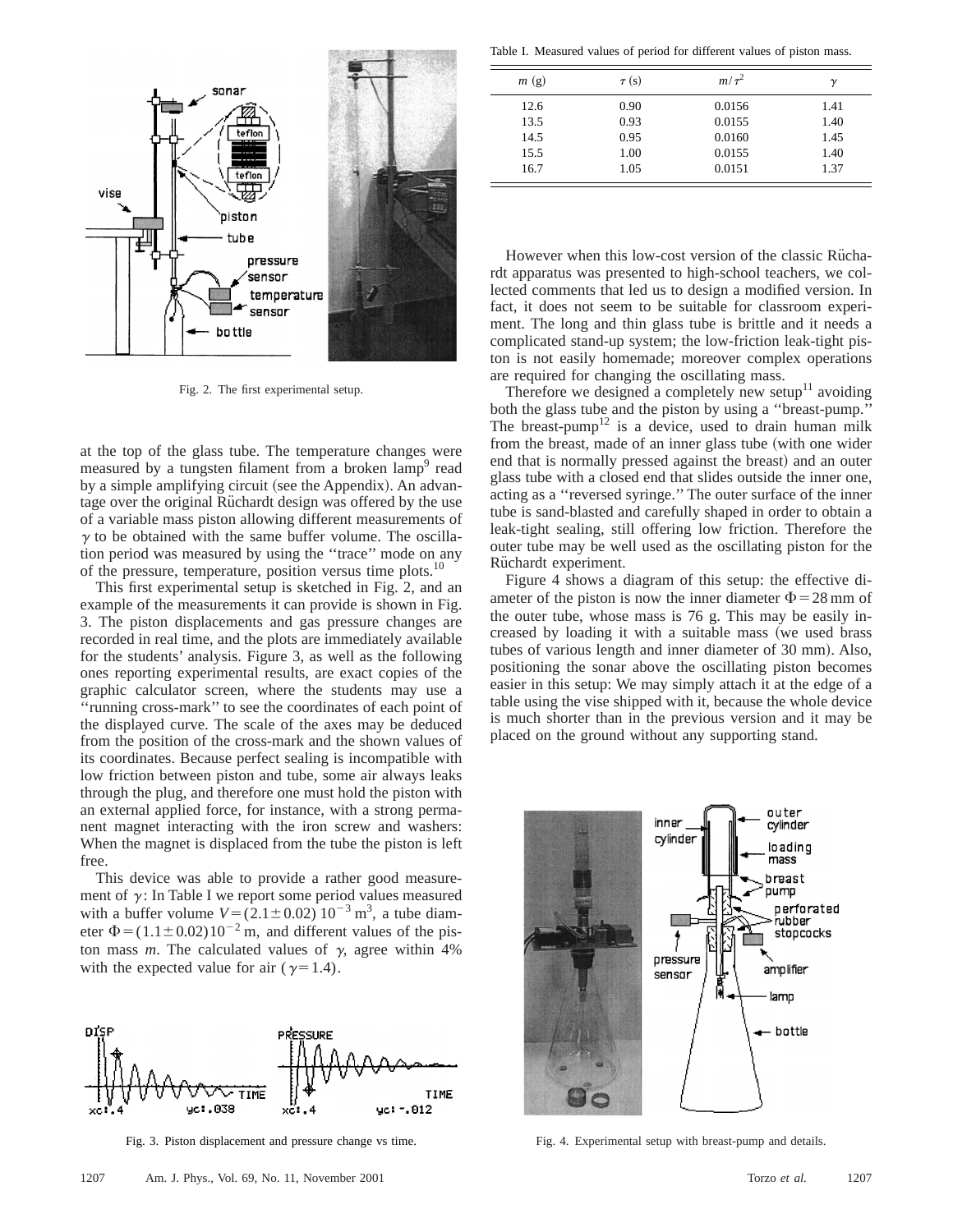

Fig. 5. Time graphs of pressure changes  $(a)$  and temperature changes  $(b)$  of the gas, and of displacement  $(c)$  and acceleration  $(d)$  of the piston.

### **IV. EXPERIMENTAL RESULTS**

A typical set of the experimental results that may be obtained using the second version of our apparatus is shown in Fig. 5. It is worth noting that a larger number of complete oscillations may be recorded, and that the leaking of air is strongly reduced (the piston oscillates around an equilibrium position that drifts much less during the whole experiment). The data shown in Fig. 5 were taken with  $V = (2.37 \pm 0.02)$  $\times 10^{-3}$  m<sup>3</sup>,  $m=0.147$  kg, and the measured period<sup>13</sup> was  $\tau$  $=0.505\pm0.005$  s, giving  $\gamma=1.39\pm0.05$ . Pressure changes are measured in atmospheres, temperature changes in K, and piston displacements in meters. The velocity  $v$  and the acceleration *a* of the piston are automatically computed when using the sonar, as incremental ratios  $v_i = (x_{i+1} - x_{i-1})/\Delta t$ and  $a_i = (v_{i+1} - v_{i-1})/\Delta t$ . This allows the students to draw a plot of the acceleration versus displacement whose slope gives immediately  $\omega^2$ . This is shown in Fig. 6, where the best fitting line has the slope  $-152 \pm 3$  s<sup>-2</sup>, to be compared with the expected value  $-\omega^2 = -A^2\gamma P/mV = -154 \text{ s}^{-2}$ .

The  $\gamma$  value may alternatively be calculated from Eq.  $(5)$ (which may be written as  $dP/P = -\gamma dV/V$ ), i.e., from the slope of the measured relative changes in pressure versus the measured relative changes in volume. This requires some data handling that can be easily performed within the spreadsheet that is built into the graphic calculator. The volume changes are calculated from the measured piston displacements and the known value of the piston cross section *A*  $= \pi \Phi^2/4$ . The result of this procedure is shown in Fig. 7, where the slope of the fitting line is  $-1.4$  (for pressure changes up to 0.7% corresponding to volume changes up to  $0.5\%$ ).



Fig. 6. Piston acceleration vs displacement from equilibrium position.



Fig. 7. Relative pressure changes vs relative volume changes.

Because in our apparatus the temperature oscillations are also measured, a third value of  $\gamma$  may be calculated using Eq. (11):  $dT/T = -(\gamma - 1)dV/V$ . The slope of the curve in the  $dT/T$  vs  $dV/V$  plot in Fig. 8 is  $-0.18$ , corresponding to the smaller value  $\gamma=1.18$ . This result might be interpreted as a proof of nonadiabaticity of the transformation, because the measured temperature changes are smaller than the predicted values, suggesting strong heat transfer to the vessel walls. But if we observe that the data in Fig. 8 lie on an ellipse, we deduce that the measured temperature signal suffers a phase lag with respect to the measured volume signal. This is due to the finite heat capacity of the lamp filament, which acts as a low-pass filter for the signal induced by the temperature changes of the surrounding gas.

The measured temperature changes are about half of those predicted by Eq.  $(11)$ . Therefore temperature measurements are here intrinsically unable to answer the question as to *how much* the transformation departs from an *ideal adiabatic* process.14 They can only prove that we are *far from an isothermal regime*. But temperature measurements may still offer an interesting consideration in this experiment, as explained in the following section.

## **V. DISCUSSION OF THE EDUCATIONAL VALUE OF THE EXPERIMENT**

The use of MBL in this experiment introduces some advantages for the introductory-level laboratory course. In fact the students who are not advanced in calculus might find it difficult to derive Eq.  $(5)$  from Eq.  $(1)$ . These students may then use the data stored in the graphic calculator to obtain a



Fig. 8. Relative temperature changes vs relative volume changes.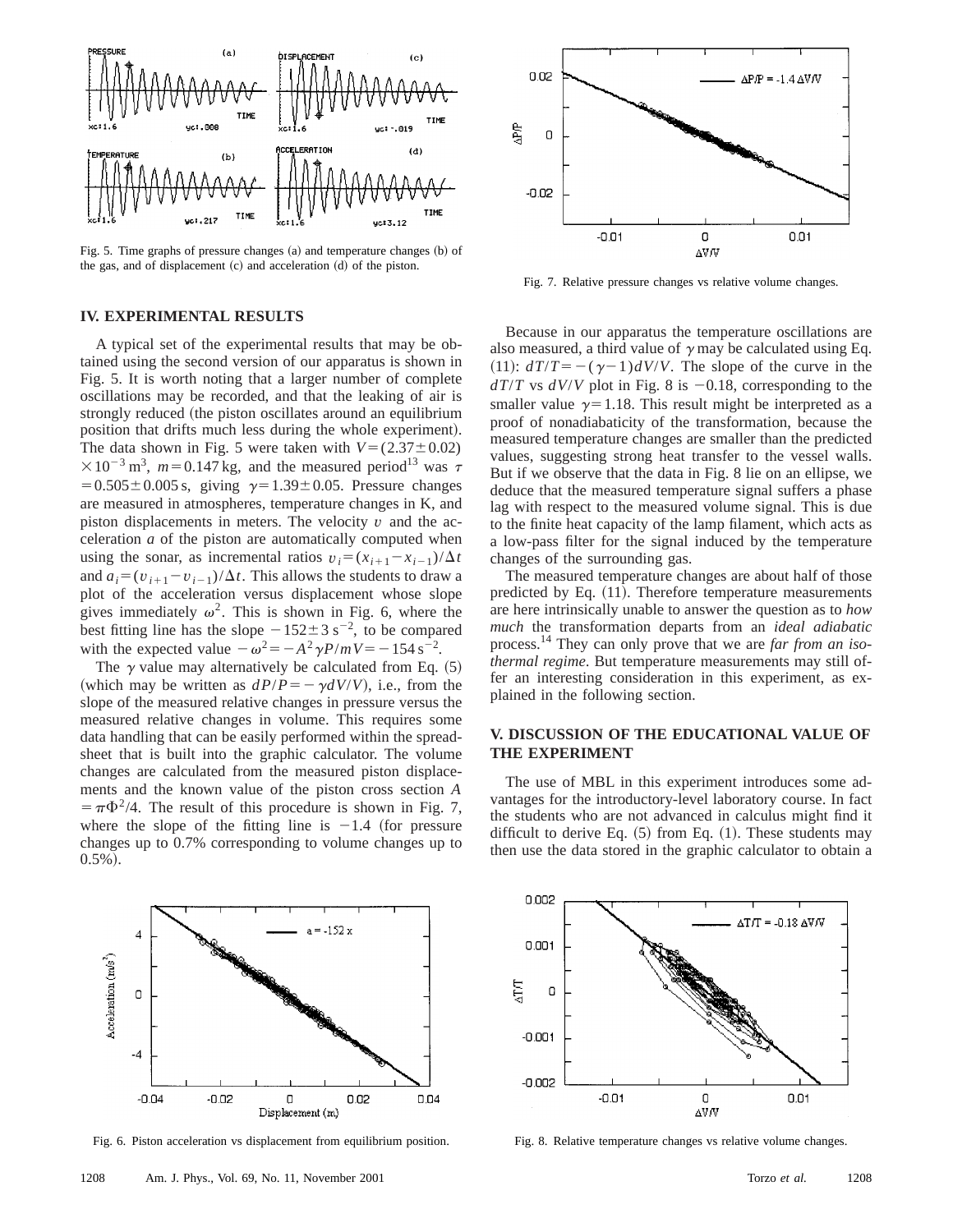

Fig. 9. Time graphs of the relative changes of  $PV$  (line) and  $PV^{\gamma}$  (crosses).

time graph of the product  $PV$  and of the product  $PV^{\gamma}$  versus time, in order to investigate the nature of the gas transformation (Fig. 9). We calculated values of the *relative changes* of these products with respect to their average values (i.e.,  $PV/(PV) - 1$  and  $PV^{\gamma}/(PV^{\gamma}) - 1$  to make the comparison easier. The product *PV* shows large oscillations, while the product  $PV^{\gamma}$  remains substantially constant, proving that the Poisson equation  $(1)$  is more appropriate than the isothermal equation for describing the observed transformation.

An equivalent procedure that also does not require differential calculus is the power-law best fit of the pressure versus volume data, that gives for the exponent the  $\gamma$  value. Figure 10 shows the fitting line and the experimental data plotted on two different scales: the first one expanded in order to check the goodness of fit, the second one zoomed-out to include the origin. These plots clearly show how small is the region in the  $P-V$  plane that is covered by the adiabatic transformation. The usual plots in the textbooks in fact show much wider regions, corresponding to larger relative changes in pressure and volume. But it is clear that in the real world one cannot perform *reversible* and *adiabatic* transformations involving such large relative changes, because one must choose between *fast* quasiadiabatic, or *slow quasi* reversible processes. The two together cannot be achieved with good approximation.

The results of the Rüchardt experiment may also be discussed as an example of direct conversion of mechanical work into internal energy.

From the values of specific heat ( $C_v \approx 1$  J/g) and density  $(\rho \approx 1.3 \times 10^{-3} \text{ g/cm}^3)$  of air, found in the textbooks, the stu-



Fig. 10. Plot of pressure vs volume; best fitting curve:  $P=0.000 21 \text{ V}^{-1.4}$ .

dents may estimate the change  $\Delta E$  of the internal energy of a volume *V* of air corresponding to a temperature change  $\Delta T$ :

$$
\Delta E = \rho V C_v \Delta T. \tag{12}
$$

This change may then be compared with the potential energy changes (gravitational  $\Delta U_g = mg\Delta x$  or elastic  $\Delta U_e$  $= k\Delta x^2/2$  of the system made of the piston and the "air spring" with elastic constant  $k=A^2(\gamma P/V)$ . The result  $(\Delta E \gg \Delta U_g)$  is usually surprising for the students, who find it difficult to explain where this extra energy comes from. This is obviously due to taking into account only the subsystem made of the piston and the ''air-spring.'' The teacher may use this common misunderstanding to discuss the important difference between closed and open systems. In the open system made of the piston and the ''air-spring,'' the total energy is not conserved. In fact if the piston starts from rest, mechanical energy conservation must give for the maximum elongation  $\Delta x$ , where the piston has zero velocity:

$$
\Delta U_g = mg \Delta x = \Delta U_e = \int kx \, dx = A^2 (\gamma P / 2V) \Delta x^2. \quad (13)
$$

Equation  $(13)$  was indeed first used by Rinkel<sup>15</sup> to measure the ratio of specific heats as  $\gamma = 2mgV/(A^2P\Delta x)$ . The choice of the maximum elongation simplifies the calculation, because for a generic value of the displacement one should also take into account the kinetic energy  $E_c = 1/2mv^2$  of the piston.

However, to explain the ''extra energy'' transferred to the air corresponding to the increased temperature during a compression, one must take into account the whole system piston-air (including the air above the piston at atmospheric pressure  $P_0$ ). In the whole system, the energy change must be equal to the total work done on the air volume enclosed in the reservoir. Here the work is not simply the work performed by the *net* force  $F = mg - kx$  applied to the piston. This in fact should be exactly zero, as in any vertical massspring oscillator when damping can be neglected, because the increase of elastic energy compensates the decrease of gravitational energy. For example, with the data of Fig. 5, the students would calculate, for a full oscillation (displacement  $\pm$ 2 cm), a temperature rise  $\Delta T \approx 0.5$  K, corresponding, for the 2.37 g of air contained in the volume *V*, to an energy increase  $\Delta E = \rho V C_v \Delta T \approx 1.3$  J On the other hand the potential energy terms are much smaller. For example, with *m* = 147 g, and a total displacement  $\Delta x \approx 4$  cm, we get  $\Delta U_g$  $=-\Delta U_e \approx -0.06$  J, which is 20 times smaller than the calculated  $\Delta E$ . Moreover, if we calculate the total work by taking into account the *total* gravitational force, which includes that due to the mass of the air column above the piston, i.e.,  $F = AP_0 + mg$ , we obtain  $W = F\Delta x = (P_0A$  $+mg$ ) $\Delta x \approx 2.5$  J, which is about twice the value of the calculated increase of the internal energy  $\Delta E$ . If we assume that the total energy must be conserved, we deduce that the measured temperature changes must be about a factor of 2 smaller than the real ones (see the discussion about Fig. 8). With this assumption the slope in the plot of Fig. 8 should change to  $-0.36$ , which gives from Eq. (11) the value  $\gamma$  $=1.36$ , which differs only 4% from the theoretical value.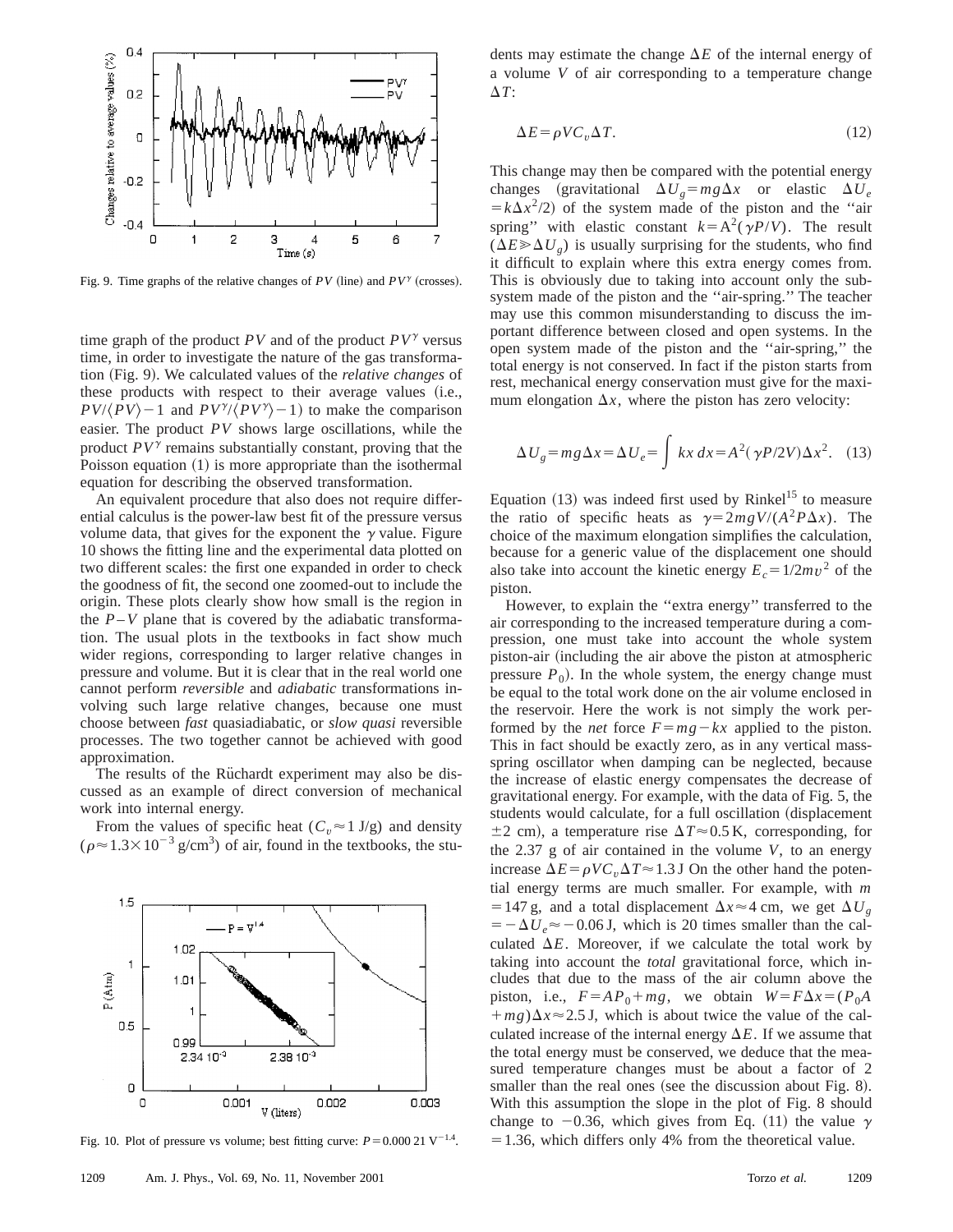## **VI. CONCLUSIONS**

We have shown that with a simple and cheap apparatus one may perform an interesting thermodynamic experiment to illustrate the quasiadiabatic transformation of a mass of gas, which usually requires very skilled operators and/or very expensive and fragile apparatuses. An interesting aspect of this experimental setup is the use of a fast and sensitive thermometer to measure the gas temperature oscillations that are made possible by a system where energy exchange between the working gas and the ambient is substantially inhibited. By using volume, pressure, and temperature sensors, the system is completely characterized by the measured time evolution of all three thermodynamic variables. This allows a detailed discussion of various aspects of the transformation to be carried out. The description of the phenomenon as a function of time may be enlightening for students who have difficulties in building a description in terms of state equations (time invariant), such as those typical of thermostatics found in textbooks, and the features of the experiment may be usefully exploited for discussing the energy balance in a system whose description involves both mechanical and thermodynamical quantities.

### **APPENDIX**

#### **1. The pressure sensor calibration**

The Vernier barometric sensor (BAR-DIN) can easily measure pressure changes of the order of  $10^{-2}$  atm, and it is fairly linear. Therefore it may be calibrated as follows. We connect a known volume  $(500\text{-cm}^3$  bottle) to the probe and to a graduated syringe by means of the threefold valve supplied with the probe. We seal the air volume in the bottle and syringe at room pressure, with the syringe piston halfway; then we measure the pressure reached after decreasing the volume by a known amount (e.g.,  $\Delta V = -10 \text{ cm}^3$ , corresponding to  $P = 1.02$  atm), and then by increasing the volume (e.g.,  $\Delta V = +10 \text{ cm}^3$ , corresponding to  $P = 0.98 \text{ atm}$ ). This calibration procedure is normally well understood by students who have previously performed the isothermal experiment to test Boyle's law, with a calibrated Vernier pressure probe (PS-DIN).

#### **2. The volumetric sensor**

The changes of the air volume sealed by the sliding piston are indirectly measured by the piston displacements from its equilibrium position, which are detected by the position sensor (sonar, MD-CBL whose sensibility is about 1 mm) placed just above the glass tube. Calibration is simply obtained by measuring the inner diameter of the outer cylinder.

#### **3. The temperature sensor**

Commercial thermoresistive sensors or thermistors cannot be used to measure gas temperature changes of the order of 1 K at fast acquisition rates  $(20 \text{ Hz})$ : Their surface to volume ratio is too low to achieve reliable quick measurements. We therefore used a homemade sensor made of a tungsten filament from a  $(7-W, 220-V)$  lamp, whose glass bulb was perforated. At room temperature the filament resistance *R* is about 500  $\Omega$ , and the tungsten thermal coefficient is  $\alpha$  $\epsilon = (dR/R)/dT \approx 0.005 \text{ K}^{-1}$ . This requires the use of a bridge configuration to make detectable the small resistance changes produced by small-amplitude temperature oscilla-



Fig. 11. Diagram of the sensor circuitry:  $IC1a=IC1b=(1/2)LT1013$ ,  $IC2 = TL431$ .

tions ( $\Delta T$ <1 K). We therefore inserted the filament *F* (Fig. 11) into a Wheatstone bridge, powered by the CBL through the operational amplifier IC1a, whose inputs are blocked at 2.5 V by the Voltage Reference IC2. The bridge output signal, preamplified by IC1b with gain  $G=101$ , is fed to the analog input port of CBL. The filament is biased by a constant current of 0.76 mA through the resistor  $R_0$  (3.3 kΩ). The thermometer sensitivity is  $dV/dT = G \alpha IR \approx 0.19 \text{ V/K}$ , with a temperature resolution (given by the  $5 \text{ mV}$  voltage resolution of the interface ADC converter) better than  $0.03$ K.

The 1-k $\Omega$  potentiometer P1 allows one to perform a rough bridge balance, which depends on the exact resistance value of the filament used and the 100- $\Omega$  potentiometer P may be used for a fine adjustment of the output voltage  $V_0$ , which depends on the room temperature  $T_0$  (e.g., setting  $V_0$  $=$  2.5 V, the midpoint of the 0–5 V range). The sensor calibration is therefore provided by the equation:  $T - T_0 = (V$  $-V_0$ )/*G*  $\alpha$ *IR* $\approx$  5.3(*V* – 2.5) K.

- <sup>1</sup>N. Grimellini Tomasini, B. Pecori Balandi, J. L. A. Pacca, and A. Villani, ''Understanding conservation laws in mechanics: Students' difficulties in learning about collisions," Sci. Educ. **77** (2), 169-189 (1993).
- <sup>2</sup>E. Rüchardt, "Eine Einfache Methode zur Bestimmung von  $C_p/C_v$ ," Phys. Z. 30, 58-59 (1929).
- 3 See, for example, M. W. Zemansky, *Heat and Thermodynamics* (McGraw–Hill, New York, 1957), Chap. 5, where the method of Katz– Woods–Leverton to account for the departures from ideal adiabatic process is also mentioned.
- 4 O. L. de Lange and J. Pierrus, ''Measurement of bulk moduli and ratio of specific heats of gases using Rüchardt's experiment," Am. J. Phys. 68,  $265 - 270$   $(2000)$ .
- <sup>5</sup>G. D. Severn and T. Steffensen, "A simple extension of Rüchardt's method for measuring the ratio of specific heats of air using microcomputer-based laboratory sensors," Am. J. Phys. 69, 387-389 (2001).
- <sup>6</sup>A reversible thermodynamic transformation is an ideal process that goes through equilibrium states, and therefore the time derivatives of volume and pressure must be small. This may be approximated with phenomena involving large changes of *P* and *V* by proceeding slowly or with fast phenomena by involving small *P* and *V* changes.
- <sup>7</sup>This assumption is justified for oscillations with relative pressure and volume changes of a few percent, for frequencies up to a few Hz.
- <sup>8</sup>We used a TI-89 hand-held graphic calculator and the CBL interface produced by Texas Instruments, with barometric probe BAR-DIN and Motion Detector, MD-CBL, produced by Vernier Software, Portland, OR.
- <sup>9</sup>G. De Bernardis, M. De Paz, M. Pilo, and G. Sonnino, "Thermodynamic experiments on gases with a computer on-line,'' Phys. Educ. **24**, 222–229  $(1994).$
- <sup>10</sup>Values measured for the period  $\tau$  should be corrected for the damping effect, e.g., assuming a viscous drag,  $\tau \approx \tau_{\text{mis}} \{1 - (\lambda/\pi)^2\}$ , where  $\lambda$  is the logarithmic decrement of the oscillation amplitude, or  $\tau \approx \tau_{\text{mis}}\{1\}$  $-(\tau/2\pi\tau_0)^2$ , where  $\tau_0$  is the oscillation decay time. In our case this

a)Electronic mail: torzo@padova.infm.it